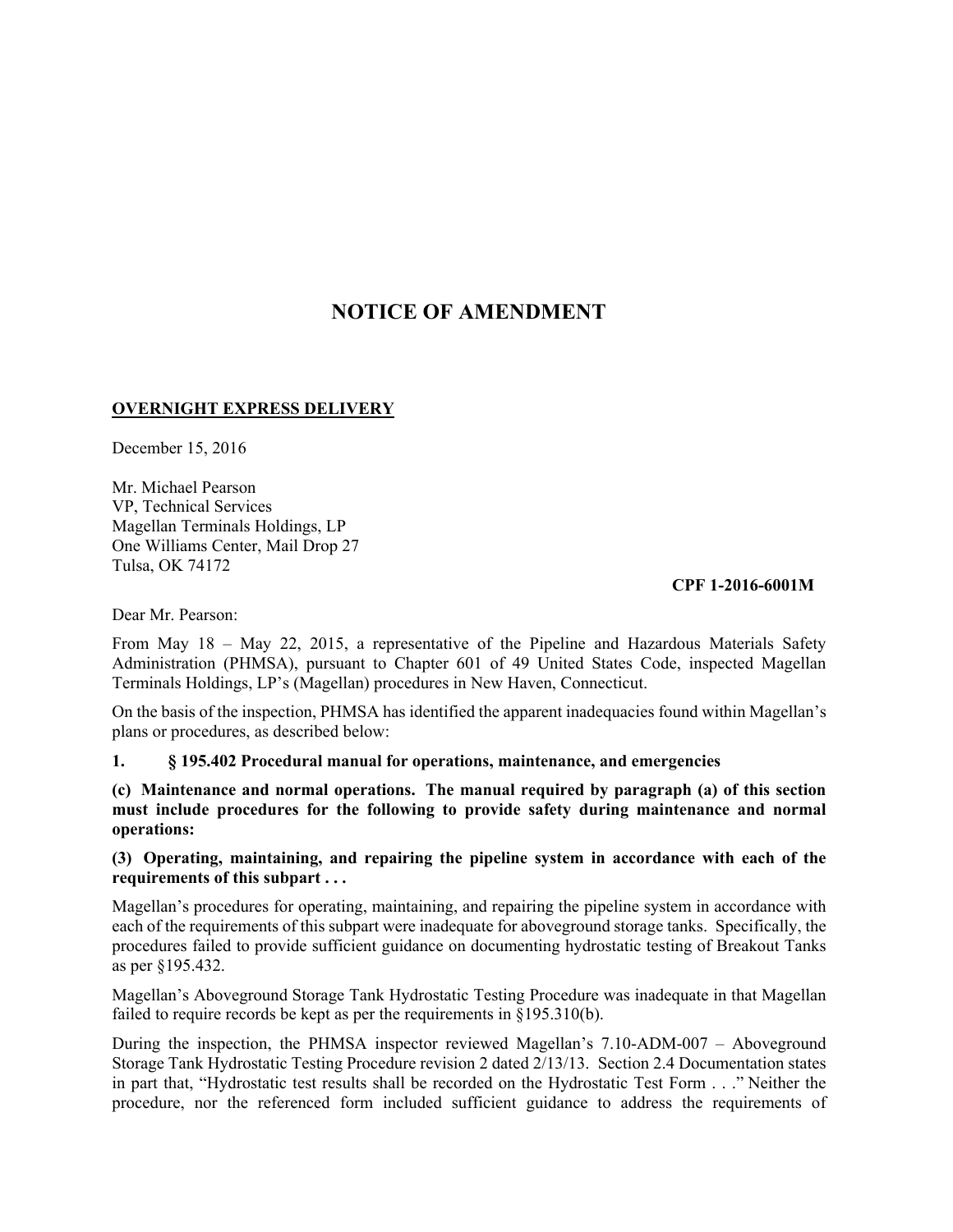§195.310(b) such as:

- 1. The pressure recording charts
- 2. Test instrument calibration data
- 3. The minimum test pressure
- 4. An explanation of any pressure discontinuities, including test failures, that appear on the pressure recording charts
- 5. Where elevation differences in the section under test exceed 100 feet (30 meters), a profile of the pipeline that shows the elevation and test sites over the entire length of the test section

# **2. § 195.402 Procedural manual for operations, maintenance, and emergencies**

**(c) Maintenance and normal operations. The manual required by paragraph (a) of this section must include procedures for the following to provide safety during maintenance and normal operations:** 

## **(3) Operating, maintaining, and repairing the pipeline system in accordance with each of the requirements of this subpart and subpart H of this part**

Magellan's procedures for operating, maintaining and repairing the pipeline system in accordance with each of the requirements of this subpart were inadequate for aboveground storage tanks. Specifically, Magellan's Out-Of-Service Inspection Procedure for conducting internal inspections of breakout tanks was inadequate in that it failed to provide sufficient guidance on documentation of inspection and maintenance of out-of-service breakout tanks per §195.432(b).

During the inspection, the PHMSA inspector reviewed Magellan's Out-Of-Service Inspection Procedure 7.10-ADM-005 rev 4, dated 1/1/2015. Section 2.15.1 states that: "The out-of-service inspection shall be recorded on a form provided by the API 653 inspection company performing the inspection." Section 2.15, Documentation, provides guidance on what information must be documented. The procedure does not provide guidance for retention of records in accordance with API Std. 653 Section 6.9.1.

## **3. § 195.402 Procedural manual for operations, maintenance, and emergencies**

**(c) Maintenance and normal operations. The manual required by paragraph (a) of this section must include procedures for the following to provide safety during maintenance and normal operations:** 

## **(3) Operating, maintaining, and repairing the pipeline system in accordance with each of the requirements of this subpart and subpart H of this part**

Magellan's procedures for operating, maintaining and repairing the pipeline system in accordance with each of the requirements of this subpart were inadequate for aboveground storage tanks. Specifically, Magellan's In-Service Inspection Procedure for conducting external inspections of breakout tanks was inadequate in that it failed to provide sufficient guidance on documentation of inspection and maintenance of out-of-service breakout tanks per §195.432(b).

During the inspection, the PHMSA inspector reviewed Magellan's In-Service Inspection Procedure 7.10- ADM-006 rev 7, dated 1/1/2015. Section 2.12.1 states that: "The in-service inspection shall be recorded on a form provided by the API 653 inspection company performing the inspection." Section 2.12, Documentation provides guidance on what information must be documented. The procedure does not provide guidance for retention of records in accordance with API Std. 653 Section 6.9.1.